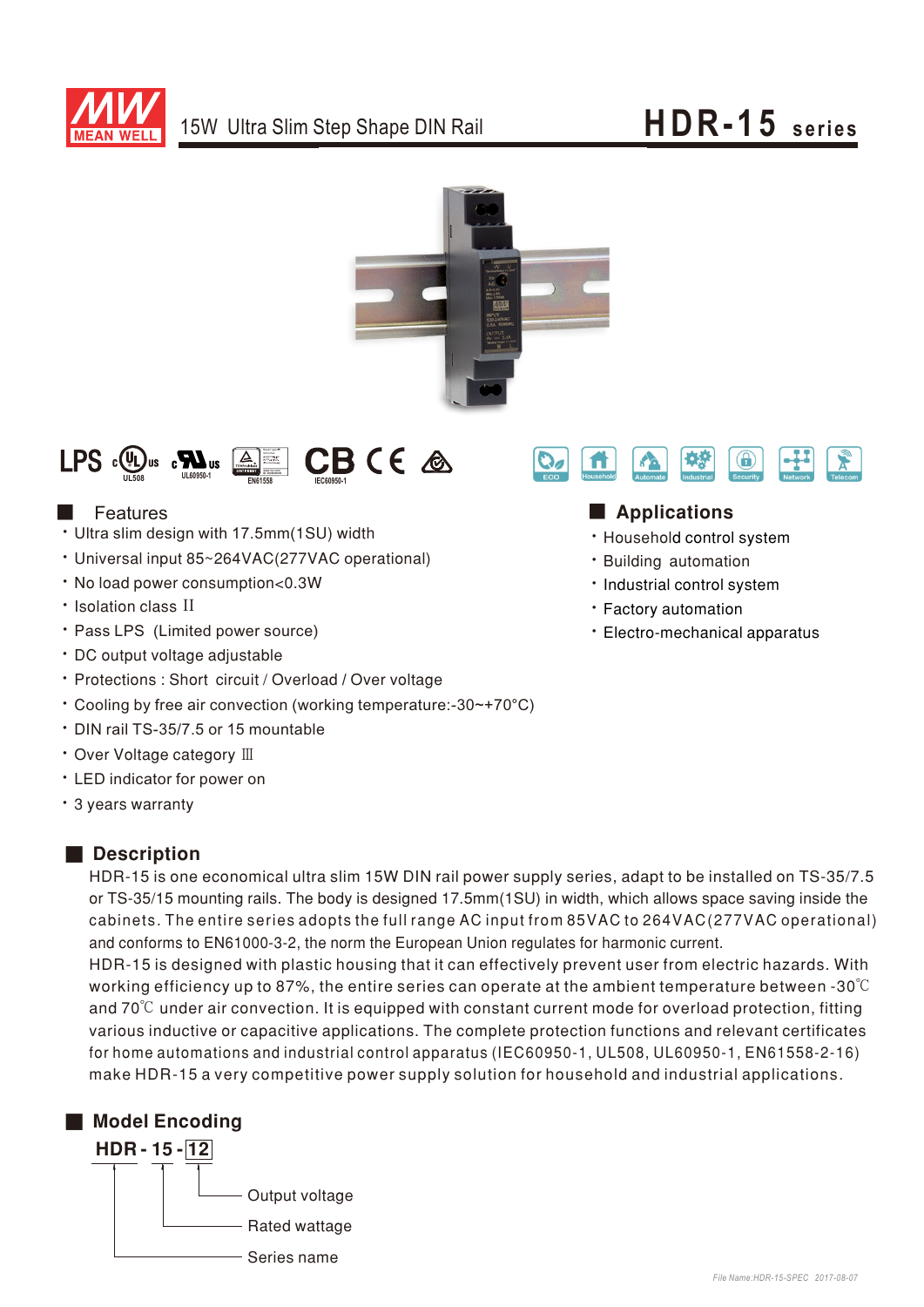

### **SPECIFICATION**

| <b>MODEL</b>                                  |                                                                                                                                                                                                                                                                                                                                                                                                                                                                                                                                                                                                                                                                                                                                                                                                                                                                                                     | <b>HDR-15-5</b>                                                                                     | HDR-15-12                                                       | HDR-15-15                                                                                            | <b>HDR-15-24</b>                                                                                              | <b>HDR-15-48</b>  |  |
|-----------------------------------------------|-----------------------------------------------------------------------------------------------------------------------------------------------------------------------------------------------------------------------------------------------------------------------------------------------------------------------------------------------------------------------------------------------------------------------------------------------------------------------------------------------------------------------------------------------------------------------------------------------------------------------------------------------------------------------------------------------------------------------------------------------------------------------------------------------------------------------------------------------------------------------------------------------------|-----------------------------------------------------------------------------------------------------|-----------------------------------------------------------------|------------------------------------------------------------------------------------------------------|---------------------------------------------------------------------------------------------------------------|-------------------|--|
|                                               | <b>DC VOLTAGE</b>                                                                                                                                                                                                                                                                                                                                                                                                                                                                                                                                                                                                                                                                                                                                                                                                                                                                                   | 5V                                                                                                  | 12V                                                             | 15V                                                                                                  | <b>24V</b>                                                                                                    | 48V               |  |
|                                               | <b>RATED CURRENT</b>                                                                                                                                                                                                                                                                                                                                                                                                                                                                                                                                                                                                                                                                                                                                                                                                                                                                                | 2.4A                                                                                                | 1.25A                                                           | 1A                                                                                                   | 0.63A                                                                                                         | 0.32A             |  |
|                                               | <b>CURRENT RANGE</b>                                                                                                                                                                                                                                                                                                                                                                                                                                                                                                                                                                                                                                                                                                                                                                                                                                                                                | $0 - 2.4A$                                                                                          | $0 - 1.25A$                                                     | $0 \sim 1A$                                                                                          | $0 - 0.63A$                                                                                                   | $0 - 0.32A$       |  |
|                                               | <b>RATED POWER</b>                                                                                                                                                                                                                                                                                                                                                                                                                                                                                                                                                                                                                                                                                                                                                                                                                                                                                  | <b>12W</b>                                                                                          | <b>15W</b>                                                      | <b>15W</b>                                                                                           | 15.2W                                                                                                         | 15.4W             |  |
|                                               | RIPPLE & NOISE (max.) Note.2 80mVp-p                                                                                                                                                                                                                                                                                                                                                                                                                                                                                                                                                                                                                                                                                                                                                                                                                                                                |                                                                                                     | 120mVp-p                                                        | 120mVp-p                                                                                             | $150mVp-p$                                                                                                    | 240mVp-p          |  |
| <b>OUTPUT</b>                                 | <b>VOLTAGE ADJ. RANGE</b>                                                                                                                                                                                                                                                                                                                                                                                                                                                                                                                                                                                                                                                                                                                                                                                                                                                                           | $4.5 - 5.5V$                                                                                        | $10.8 - 13.8V$                                                  | $13.5 - 18V$                                                                                         | $21.6 - 29V$                                                                                                  | $43.2 \sim 55.2V$ |  |
|                                               | <b>VOLTAGE TOLERANCE Note.3</b>                                                                                                                                                                                                                                                                                                                                                                                                                                                                                                                                                                                                                                                                                                                                                                                                                                                                     | ±2.0%                                                                                               | ±1.0%                                                           | ±1.0%                                                                                                | ±1.0%                                                                                                         | ±1.0%             |  |
|                                               | <b>LINE REGULATION</b>                                                                                                                                                                                                                                                                                                                                                                                                                                                                                                                                                                                                                                                                                                                                                                                                                                                                              | ±1.0%                                                                                               | ±1.0%                                                           | ±1.0%                                                                                                | ±1.0%                                                                                                         | ±1.0%             |  |
|                                               | <b>LOAD REGULATION</b>                                                                                                                                                                                                                                                                                                                                                                                                                                                                                                                                                                                                                                                                                                                                                                                                                                                                              | ±1.0%                                                                                               | ±1.0%                                                           | ±1.0%                                                                                                | ±1.0%                                                                                                         | ±1.0%             |  |
|                                               | <b>SETUP, RISE TIME</b>                                                                                                                                                                                                                                                                                                                                                                                                                                                                                                                                                                                                                                                                                                                                                                                                                                                                             | 2000ms, 80ms/230VAC 2000ms, 80ms/115VAC at full load                                                |                                                                 |                                                                                                      |                                                                                                               |                   |  |
|                                               | <b>HOLD UP TIME (Typ.)</b>                                                                                                                                                                                                                                                                                                                                                                                                                                                                                                                                                                                                                                                                                                                                                                                                                                                                          | 30ms/230VAC<br>12ms/115VAC at full load                                                             |                                                                 |                                                                                                      |                                                                                                               |                   |  |
|                                               | <b>VOLTAGE RANGE</b>                                                                                                                                                                                                                                                                                                                                                                                                                                                                                                                                                                                                                                                                                                                                                                                                                                                                                | 85 ~ 264VAC (277VAC operational)<br>120 ~ 370VDC (390VDC operational)                               |                                                                 |                                                                                                      |                                                                                                               |                   |  |
|                                               | <b>FREQUENCY RANGE</b>                                                                                                                                                                                                                                                                                                                                                                                                                                                                                                                                                                                                                                                                                                                                                                                                                                                                              | $47 \sim 63$ Hz                                                                                     |                                                                 |                                                                                                      |                                                                                                               |                   |  |
| <b>INPUT</b>                                  | <b>EFFICIENCY (Typ.)</b>                                                                                                                                                                                                                                                                                                                                                                                                                                                                                                                                                                                                                                                                                                                                                                                                                                                                            | 80%                                                                                                 | 85%                                                             | 85.5%                                                                                                | 86%                                                                                                           | 87%               |  |
|                                               | <b>AC CURRENT (Typ.)</b>                                                                                                                                                                                                                                                                                                                                                                                                                                                                                                                                                                                                                                                                                                                                                                                                                                                                            | 0.5A/115VAC                                                                                         | 0.25A/230VAC                                                    |                                                                                                      |                                                                                                               |                   |  |
|                                               | <b>INRUSH CURRENT (Typ.)</b>                                                                                                                                                                                                                                                                                                                                                                                                                                                                                                                                                                                                                                                                                                                                                                                                                                                                        | COLD START 25A/115VAC<br>45A/230VAC                                                                 |                                                                 |                                                                                                      |                                                                                                               |                   |  |
|                                               | 110 ~ 145% rated output power                                                                                                                                                                                                                                                                                                                                                                                                                                                                                                                                                                                                                                                                                                                                                                                                                                                                       |                                                                                                     |                                                                 |                                                                                                      |                                                                                                               |                   |  |
|                                               | <b>OVERLOAD</b><br>Note.4                                                                                                                                                                                                                                                                                                                                                                                                                                                                                                                                                                                                                                                                                                                                                                                                                                                                           |                                                                                                     |                                                                 | Protection type : Constant current limiting, recovers automatically after fault condition is removed |                                                                                                               |                   |  |
| <b>PROTECTION</b>                             | <b>OVER VOLTAGE</b>                                                                                                                                                                                                                                                                                                                                                                                                                                                                                                                                                                                                                                                                                                                                                                                                                                                                                 | $5.75 - 6.75V$                                                                                      | $14.2 \sim 16.2V$                                               | $18.8 - 22.5V$                                                                                       | $30 - 36V$                                                                                                    | $56.5 - 64.8V$    |  |
|                                               |                                                                                                                                                                                                                                                                                                                                                                                                                                                                                                                                                                                                                                                                                                                                                                                                                                                                                                     |                                                                                                     | Protection type : Shut off o/p voltage, clamping by zener diode |                                                                                                      |                                                                                                               |                   |  |
| <b>ENVIRONMENT</b>                            | <b>WORKING TEMP.</b>                                                                                                                                                                                                                                                                                                                                                                                                                                                                                                                                                                                                                                                                                                                                                                                                                                                                                | -30 ~ +70 $^{\circ}$ C (Refer to "Derating Curve")                                                  |                                                                 |                                                                                                      |                                                                                                               |                   |  |
|                                               | <b>WORKING HUMIDITY</b>                                                                                                                                                                                                                                                                                                                                                                                                                                                                                                                                                                                                                                                                                                                                                                                                                                                                             | 20~90% RH non-condensing                                                                            |                                                                 |                                                                                                      |                                                                                                               |                   |  |
|                                               | <b>STORAGE TEMP., HUMIDITY</b>                                                                                                                                                                                                                                                                                                                                                                                                                                                                                                                                                                                                                                                                                                                                                                                                                                                                      | -40 ~ +85°C, 10 ~ 95% RH non-condensing                                                             |                                                                 |                                                                                                      |                                                                                                               |                   |  |
|                                               | <b>TEMP. COEFFICIENT</b>                                                                                                                                                                                                                                                                                                                                                                                                                                                                                                                                                                                                                                                                                                                                                                                                                                                                            | $\pm$ 0.03%/°C (0 ~ 50°C) RH non-condensing                                                         |                                                                 |                                                                                                      |                                                                                                               |                   |  |
|                                               | <b>VIBRATION</b>                                                                                                                                                                                                                                                                                                                                                                                                                                                                                                                                                                                                                                                                                                                                                                                                                                                                                    |                                                                                                     |                                                                 |                                                                                                      | 10 ~ 500Hz, 2G 10min./1cycle, period for 60min. each along X, Y, Z axes; Mounting: Compliance to IEC60068-2-6 |                   |  |
|                                               | <b>OPERATING ALTITUDE</b>                                                                                                                                                                                                                                                                                                                                                                                                                                                                                                                                                                                                                                                                                                                                                                                                                                                                           | 2000 meters                                                                                         |                                                                 |                                                                                                      |                                                                                                               |                   |  |
|                                               | <b>OVER VOLTAGE CATEGORY</b>                                                                                                                                                                                                                                                                                                                                                                                                                                                                                                                                                                                                                                                                                                                                                                                                                                                                        | III, According to EN61558, EN50178, altitude up to 2000 meters                                      |                                                                 |                                                                                                      |                                                                                                               |                   |  |
|                                               | <b>SAFETY STANDARDS</b>                                                                                                                                                                                                                                                                                                                                                                                                                                                                                                                                                                                                                                                                                                                                                                                                                                                                             | UL60950-1, UL508, TUV EN61558-2-16, IEC60950-1 approved; Design refer to EN50178, TUV EN60950-1     |                                                                 |                                                                                                      |                                                                                                               |                   |  |
|                                               | <b>WITHSTAND VOLTAGE</b>                                                                                                                                                                                                                                                                                                                                                                                                                                                                                                                                                                                                                                                                                                                                                                                                                                                                            | I/P-O/P:3KVAC                                                                                       |                                                                 |                                                                                                      |                                                                                                               |                   |  |
|                                               | <b>ISOLATION RESISTANCE</b>                                                                                                                                                                                                                                                                                                                                                                                                                                                                                                                                                                                                                                                                                                                                                                                                                                                                         | I/P-O/P:100M Ohms / 500VDC / 25°C / 70% RH                                                          |                                                                 |                                                                                                      |                                                                                                               |                   |  |
|                                               | <b>EMC EMISSION</b>                                                                                                                                                                                                                                                                                                                                                                                                                                                                                                                                                                                                                                                                                                                                                                                                                                                                                 | <b>Parameter</b>                                                                                    | <b>Standard</b>                                                 |                                                                                                      | <b>Test Level / Note</b>                                                                                      |                   |  |
|                                               |                                                                                                                                                                                                                                                                                                                                                                                                                                                                                                                                                                                                                                                                                                                                                                                                                                                                                                     | Conducted                                                                                           | EN55032(CISPR32)                                                |                                                                                                      | Class B                                                                                                       |                   |  |
|                                               |                                                                                                                                                                                                                                                                                                                                                                                                                                                                                                                                                                                                                                                                                                                                                                                                                                                                                                     | Radiated                                                                                            | Class B<br>EN55032(CISPR32)                                     |                                                                                                      |                                                                                                               |                   |  |
| <b>SAFETY &amp;</b><br><b>EMC</b><br>(Note 5) |                                                                                                                                                                                                                                                                                                                                                                                                                                                                                                                                                                                                                                                                                                                                                                                                                                                                                                     | Harmonic Current                                                                                    | EN61000-3-2                                                     |                                                                                                      | Class A                                                                                                       |                   |  |
|                                               |                                                                                                                                                                                                                                                                                                                                                                                                                                                                                                                                                                                                                                                                                                                                                                                                                                                                                                     | EN61000-3-3<br>Voltage Flicker                                                                      |                                                                 |                                                                                                      |                                                                                                               |                   |  |
|                                               | <b>EMC IMMUNITY</b>                                                                                                                                                                                                                                                                                                                                                                                                                                                                                                                                                                                                                                                                                                                                                                                                                                                                                 | EN55024, EN55035, EN61000-6-2, EN61204-3<br><b>Test Level /Note</b><br>Parameter<br><b>Standard</b> |                                                                 |                                                                                                      |                                                                                                               |                   |  |
|                                               |                                                                                                                                                                                                                                                                                                                                                                                                                                                                                                                                                                                                                                                                                                                                                                                                                                                                                                     | ESD<br>EN61000-4-2                                                                                  |                                                                 |                                                                                                      |                                                                                                               |                   |  |
|                                               |                                                                                                                                                                                                                                                                                                                                                                                                                                                                                                                                                                                                                                                                                                                                                                                                                                                                                                     | EN61000-4-3<br>Radiated Susceptibility                                                              |                                                                 |                                                                                                      | Level 3, 8KV air; Level 2, 4KV contact, criteria A                                                            |                   |  |
|                                               |                                                                                                                                                                                                                                                                                                                                                                                                                                                                                                                                                                                                                                                                                                                                                                                                                                                                                                     | EN61000-4-4<br>EFT/Burest                                                                           |                                                                 |                                                                                                      | Level 3, criteria A<br>Level 3, criteria A                                                                    |                   |  |
|                                               |                                                                                                                                                                                                                                                                                                                                                                                                                                                                                                                                                                                                                                                                                                                                                                                                                                                                                                     | Surge<br>EN61000-4-5                                                                                |                                                                 | Level 4,2KV/L-N, criteria A                                                                          |                                                                                                               |                   |  |
|                                               |                                                                                                                                                                                                                                                                                                                                                                                                                                                                                                                                                                                                                                                                                                                                                                                                                                                                                                     | Conducted                                                                                           | EN61000-4-6                                                     |                                                                                                      | Level 3, criteria A                                                                                           |                   |  |
|                                               |                                                                                                                                                                                                                                                                                                                                                                                                                                                                                                                                                                                                                                                                                                                                                                                                                                                                                                     | <b>Magnetic Field</b>                                                                               | EN61000-4-8                                                     |                                                                                                      | Level 4, criteria A                                                                                           |                   |  |
|                                               |                                                                                                                                                                                                                                                                                                                                                                                                                                                                                                                                                                                                                                                                                                                                                                                                                                                                                                     | Voltage Dips and interruptions                                                                      | EN61000-4-11                                                    |                                                                                                      | $>95\%$ dip 0. 5 periods, 30% dip 25 periods,                                                                 |                   |  |
|                                               | <b>MTBF</b>                                                                                                                                                                                                                                                                                                                                                                                                                                                                                                                                                                                                                                                                                                                                                                                                                                                                                         | $>$ 95% interruptions 250 periods<br>1166K hrs min.<br>MIL-HDBK-217F $(25^{\circ}C)$                |                                                                 |                                                                                                      |                                                                                                               |                   |  |
| <b>OTHERS</b>                                 | <b>DIMENSION</b>                                                                                                                                                                                                                                                                                                                                                                                                                                                                                                                                                                                                                                                                                                                                                                                                                                                                                    | 17.5*90*54.5mm (W*H*D)                                                                              |                                                                 |                                                                                                      |                                                                                                               |                   |  |
|                                               | <b>PACKING</b>                                                                                                                                                                                                                                                                                                                                                                                                                                                                                                                                                                                                                                                                                                                                                                                                                                                                                      | 78g;160pcs/13.5Kg/1.19CUFT                                                                          |                                                                 |                                                                                                      |                                                                                                               |                   |  |
| <b>NOTE</b>                                   | 1. All parameters NOT specially mentioned are measured at 230VAC input, rated load and 25°C of ambient temperature.<br>2. Ripple & noise are measured at 20MHz of bandwidth by using a 12" twisted pair-wire terminated with a 0.1 $\mu$ f & 47 $\mu$ f parallel capacitor.<br>3. Tolerance : includes set up tolerance, line regulation and load regulation.<br>4. Constant current limiting operation within 50% ~100% rated output voltage; protection type for short ciruit is hiccup mode, it will recover<br>automatically after fault condition is removed.<br>5. The power supply is considered as an independent unit, but the final equipment still need to re-confirm that the whole system complies with the EMC<br>directives. For guidance on how to perform these EMC tests, please refer to "EMI testing of component power supplies."<br>(as available on http://www.meanwell.com) |                                                                                                     |                                                                 |                                                                                                      |                                                                                                               |                   |  |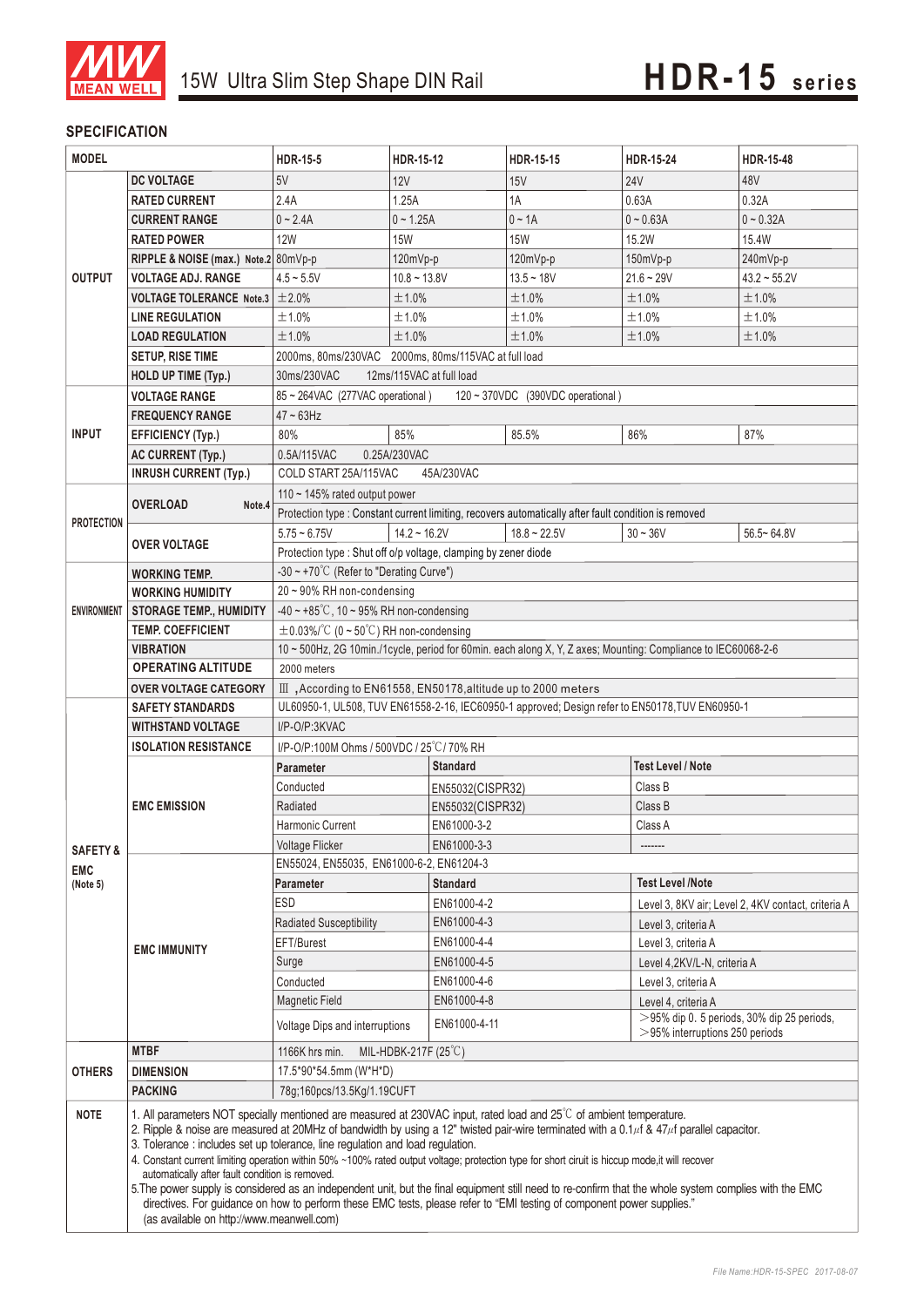